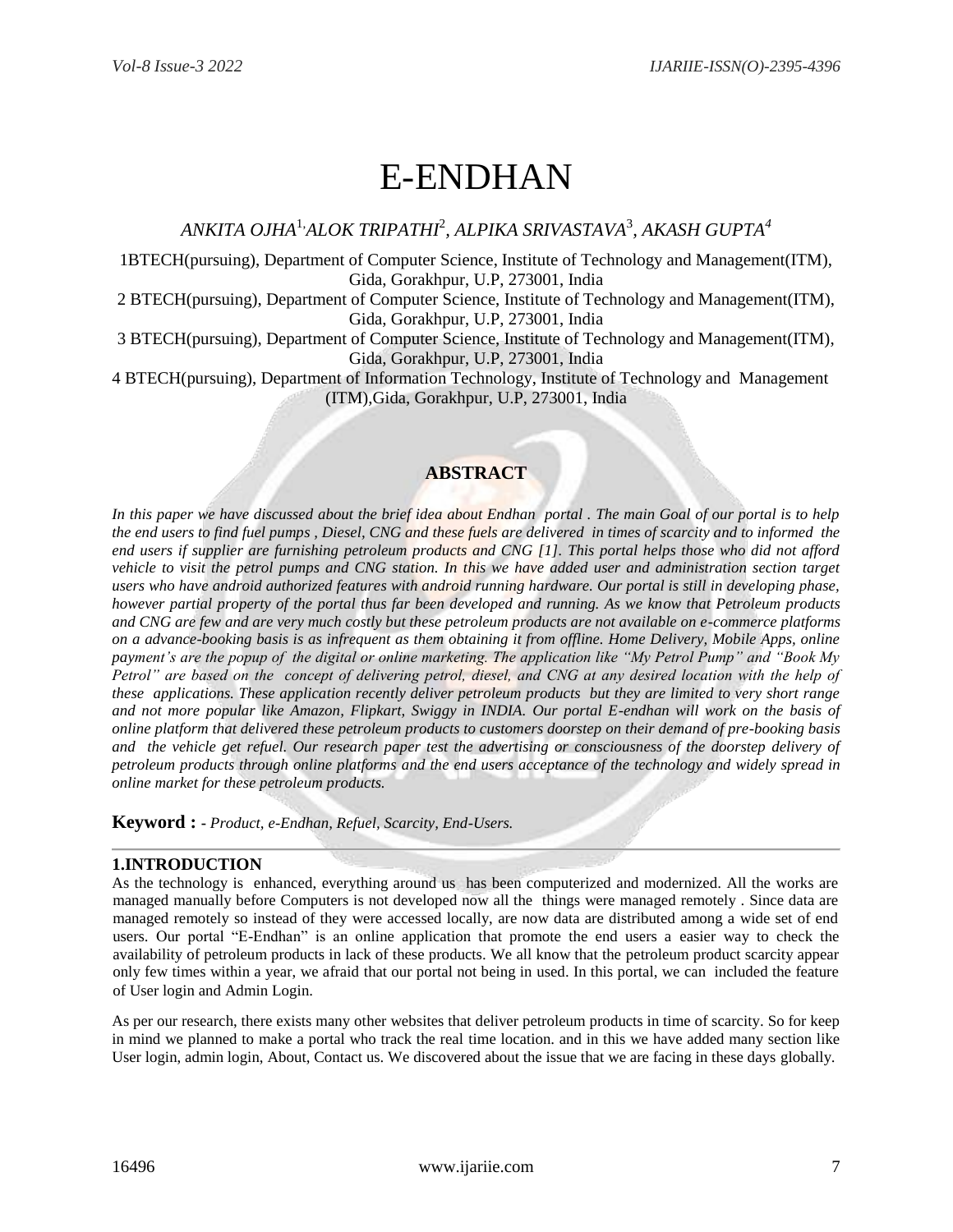

#### fig-1:Working Pattern

Fuel scarcity is the major cause of increase in the price

of fuels all over the world. Our portal will enable end user to check the status of the Fuel pump and CNG station in nearby location . In this, end user can check whether or not the petroleum product is being spread in that particular pump and CNG stations. E-Endhan will permit the end users to cope with time and through E-Endhan users can access the fuel status. E-Endhan will might be supportive to our end users because: E-Endhan will provide real time location about the fuel pump and CNG station around present location. In this we can include common forum to discuss about petroleum products and CNG. It will grant end users to look over all the list of petrol pumps and CNG stations available in the area. Through our authorized user our portal will broadcast the information regarding petrol pumps and CNG stations, being cited by other end users; if any user can give the false update then the authorized user can be reported on false update. In our portal we have include a discussion forum where users can post and start a new thread as a discussion in our forum. Our portal give better opportunity for economic growth in country. The development has been completed using python django and all the information has to be retrieved and stored has been done using SQLite. For frontend we use HTML,CSS. For backend we use python django.

#### **2. Literature Review**

We all have developed an website where we wanted to solve the issue of fuel problem which are effecting in our day to day life. From this study says that the scope for portable petroleum delivery with the door delivery facility is quite impressing and promising. Future generation who will more technologically advanced can make the most out of this concept and make it globally acceptable. The important dimensions of portable petrol pump are the acceptance of technology and customer satisfaction.

This paper introduced first system to implement RFID technology in the fuel release in an Iraqi city. The systems allow consumer to pay for the amount of fuel they get and prevents illegal sale of fuel by assigning a predefined amount of fuel within a specified period of time. Existing fuel stations can adopt this system without the need to reinstallation of new ones. This is considered as an efficient way to implement the system and reduce costs, since there are many different types of fuel stations in one city. Throughout this system, many useful records can be obtain such as the amount of liters being supplied in a particular fuel station [1],.

In the previous decade, the ecommerce sector has grown at an unprecedented rate, and the delivery process is a critical component of that growth. Several studies have been conducted to determine how difficulties in the delivery process affect consumer behavior . They all agree that the most important aspect of an ecommerce business is delivery.

It's a company concept that has to be as efficient as feasible. We will highlight some prevalent challenges in this research.

that shoppers frequently confront while shopping online We'll look at which of these issues has a higher priority.

What effect does it have on customers, and which consumers are the most affected?[2],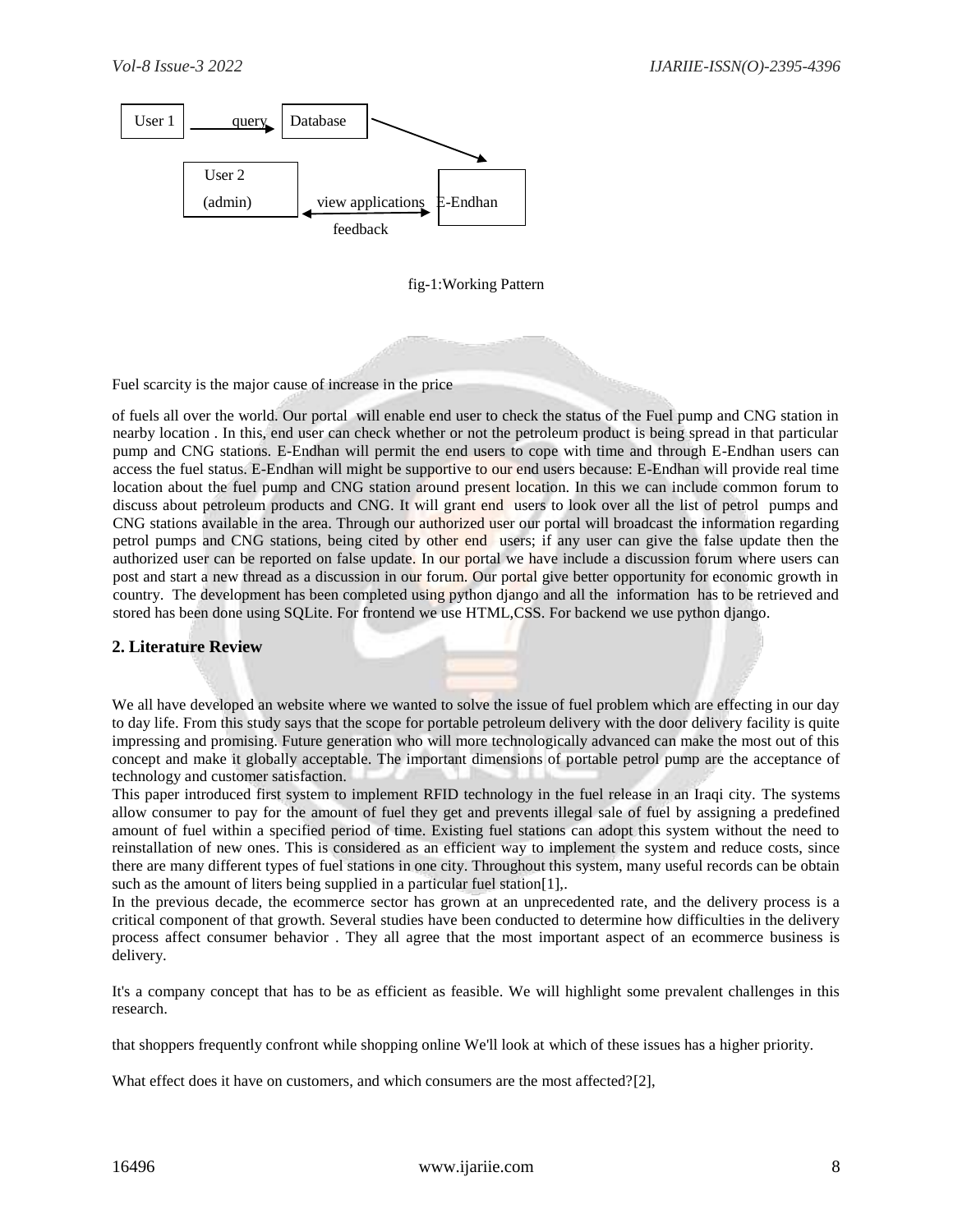The link between what existing innovative home delivery services may offer and the end-requirements user's and difficulties related home delivery was investigated in this study.

service of delivery Four state-of-the-art services are available.

presented.

The Automated Logistics Service Providers locate the Automated Logistics Service Providers

In terms of products, pack stations are a viable choice.

Consolidation and a decrease in delivery concerns

when the end-users are not at home when the package is delivered . The delivery to the pickup location might be the same benefits, which is a solution that has the potential to bring good results Other stakeholders, such as shopkeepers, will profit as well.

owners seeking additional revenue and in-store space traffic. Private persons can use crowd delivery services to get their packages delivered. In exchange for a fee, they utilize their own automobile to deliver items fee, as well as[3],3.

The study's main issue was whether MFD would raise or reduce VMT when compared to gas stations. The first of three studies revealed that a decrease in VMT is more likely. The impacts of gasoline delivery and grocery delivery were found to be similar in this study. For shift direction (lower VMT), but not magnitude (This has a reduced impact). The reduction of main journeys (i.e., individual trips to and from) lowered VMT (the shop). Trips to the grocery shop and the petrol station were necessary. Despite their equal distance and frequency, only a small percentage of gas station excursions (7 percent to 11 percent) were primary trips.

As a result, the impact of eliminating them was less than it would have been if they hadn't been removed.

businesses that sell groceries Fuel delivery vans follow a set route. Method that is more efficient than doing it one at a time.[4]

#### **2.1 About E-Endhan:-**

In this project, we mainly uses important dimensions of portable petrol pump are the acceptance of technology and customer satisfaction. It will also cover area of computer science knowledge and other mother branches . The basic agenda of this paper is to communicate a new way of shopping products that are rare to store but essential for everyone . Now a days each and every persona try to save their time by using other assets like transport and technology. E-Endhan is combination of technology and transport.

#### **2.1.1 Petroleum products:-**

In our civilization transport is most important part of human life to move from one place to another place. Transport system that are used by us is bus, truck and our own vehicle for travelling either for going to office or public place etc at the time of covid pandemic human owns transport play a key role for moving safely from home to market or office etc. for this all use, transport create heavy demand of petroleum products. The price of petrol, Diesel are raising day by day which create great impact on economy and on humans life. Due to the large consumption of petroleum products and CNGs in all over world, their were reports of storage of petroleum products in different parts of the country. Countries like Iraq, Saudi Arabia, Nigeria etc imports petroleum products in India. In the Corona pandemic year 2020-2021, up to 82%-84% of India's demand was fulfilled by importer countries .The state which produces petroleum in large scale is Rajasthan, Gujarat and Assam.

#### **2.1.2 E-Commerce:**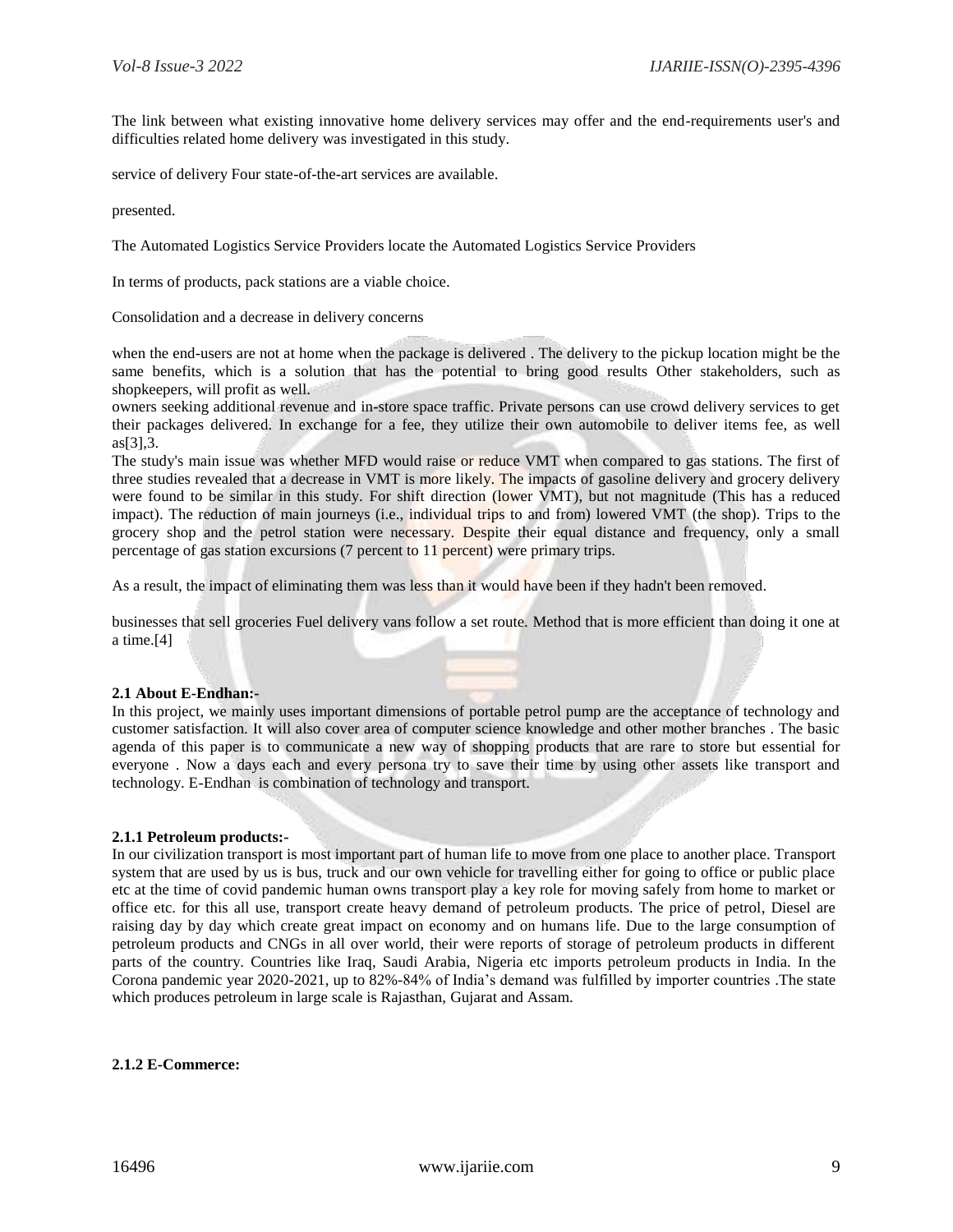In the era of twenty-first century companies are using a user friendly equipments known as Internet. For their product information each and every business including business to business(B2B) or business to customer(B2C) uses internet and also for product promotion or for launching the product businesses are using internet.

We take example of Amazon. It sells all product like electronics, clothing, grocery and so on. E-commerce can easily be conducted over tablets, smart phones laptops and other digital devices. Human can purchase any thing by using E-commerce today. E-commerce play as a brick for stumping and expanding businesses. Customers use the website and purchase product by using electronic payment. After receiving the payment the merchant or seller deliver the goods to the customer. In all over the world many businesses are establish using the internet to sell and deliver petroleum products and CNG .Petroleum Oil, natural gas and petrochemical industries have an important impact to enhance in the global energy market. Internet has had a great effect on the petroleum industry in many ways and uses the benefits of e-commerce program. The interchange of necessary information between the divisions of the petroleum oil and gas industry can be supported by the use of information technology and infrastructures. This paper enhance e-commerce and doorstep delivery of petroleum products together with its other related products. The scope of e-commerce in future increasing day by day and the customer acceptability in the upcoming generation.

#### **2.1.3 Technology's Used:**

As we are experiencing many emerging and ongoing technology we uses full stack technologies like HTML, CSS , MySQL, python Frameworks.

#### **2.1.3.1 HTML**-

- HTML documents are essentially text files that have been formatted in a specified way.
- Content-and-markup-tag-based documents Content: the actual information being conveyed
- The markup tags instruct the browser on how to render the page.
- The htm or html file extension is required for an HTML file.
- A simple text editor can be used to build an HTML file.
- Tags are the foundation of HTML programming.
- A tag is a keyword surrounded by angle brackets (e.g.,< I>).
- You must close any HTML tags that are within other HTML tags.
- First, the tag that is closest to you.

#### **2.1.3.2 CSS**

- Styles determine how HTML items are displayed Style Sheets are where styles are usually saved. To remedy an issue, styles were added to HTML 4.0.
- External style sheets might help you save a lot of time and effort.
- CSS files hold external style sheets.
- A single style definition will be created from many style definitions.

#### **2.1.3.3 JavaScript**

EX <H1><I>The Nation</H1></I>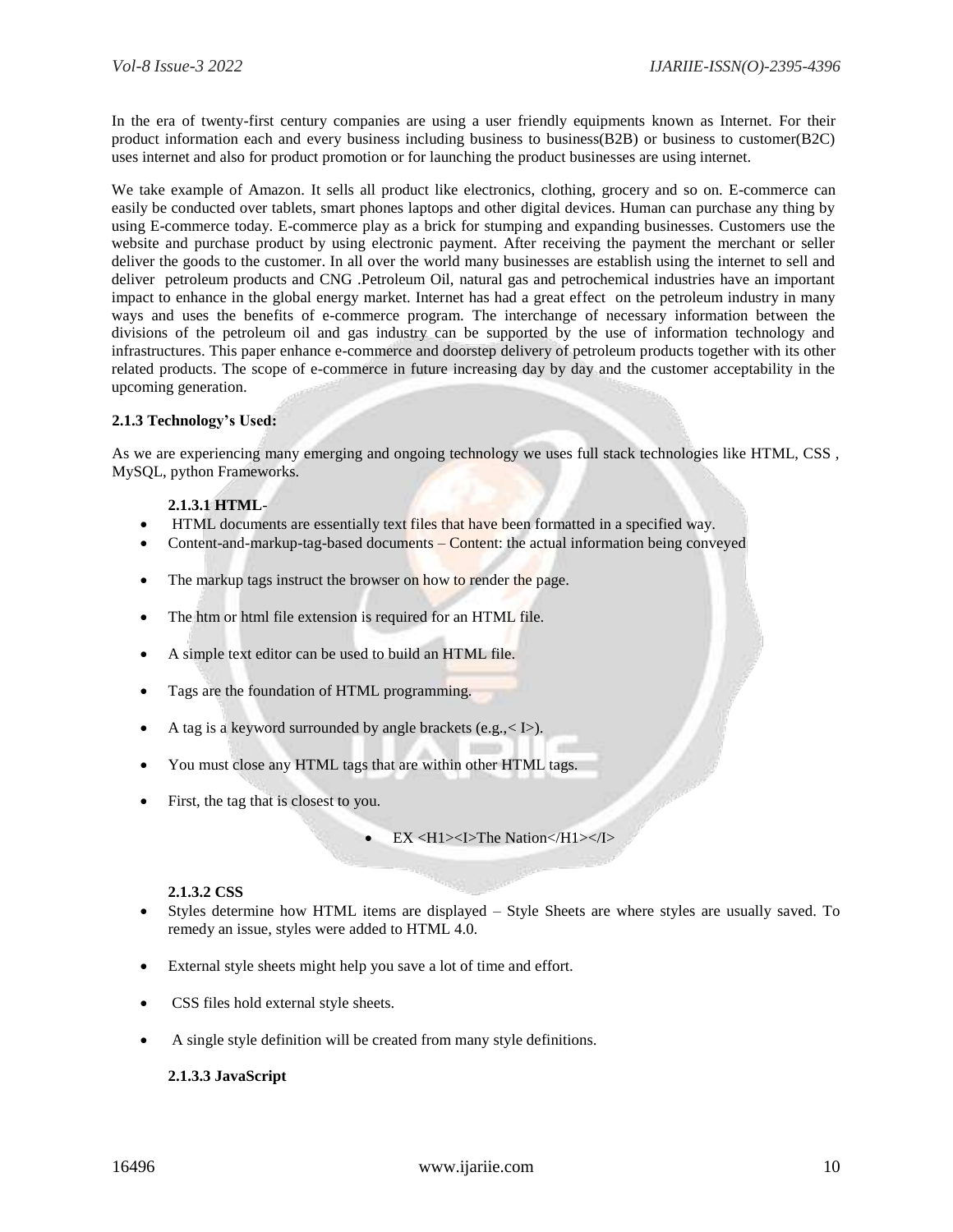The term JavaScript is frequently shortened. Along with HTML and CSS, JS is a computer language that is one of the essential technologies of the World Wide Web. On the client side, over 97 percent of websites employ JavaScript for web page behavior, with many of them containing

libraries provided by third parties A specialized JavaScript engine is available in all major web browsers on the user's device, run the code.

#### **2.1.3.4 PHP**

PHP stands for "PHP: Hypertext Preprocessor" and is a popular open-source scripting language. PHP programmes are run on the server.

- PHP is a free to download and use programming language.
- PHP can create dynamic content for web pages.
- PHP is capable of creating, opening, reading, writing, deleting, and closing files on the server.
- PHP has the ability to collect data from forms.
- PHP has the ability to send and receive cookies.
- PHP has the ability to add, remove, and edit data in your database.
- PHP may be used to restrict access to certain users.
- PHP has the ability to encrypt data.
- PHP may be used on a variety of systems (Windows, Linux, Unix, Mac OS X, etc.)
- PHP is compatible with practically all of today's servers (Apache, IIS, etc.)
- PHP can work with a variety of databases.
- PHP is a free programming language. It's available for download from www.php.net, the official PHP website.
- PHP is simple to use**.**

#### **2.1.3 Infrastructure:**

On-demand fuel delivery mobile apps and portal is a bit more exacting than growing it for other industries and companies so for it we can develop and Build an IT infrastructure for end users. The fact is that IT infrastructure could involve a lot of examination, investigation and information. Infrastructure includes the following modules: Backend Development ,Admin panel Development ,Report & Analytic (Part of Admin). Backbone is the essential part of any website whose name is backend. It plays very important part for any website. It act as invisible and contains all important codes that help and support the frontend to communicate with the database.

#### **2.1.4 Performance Evaluation**

**Registration Page:** In registration page end user can register itself by filling details like First Name, Last Name, Username, Email, Password and after confirm password they submit their details with the help of submit button.

**Login Page(user):** Through login page user can login in the portal with the help of filling some necessary details.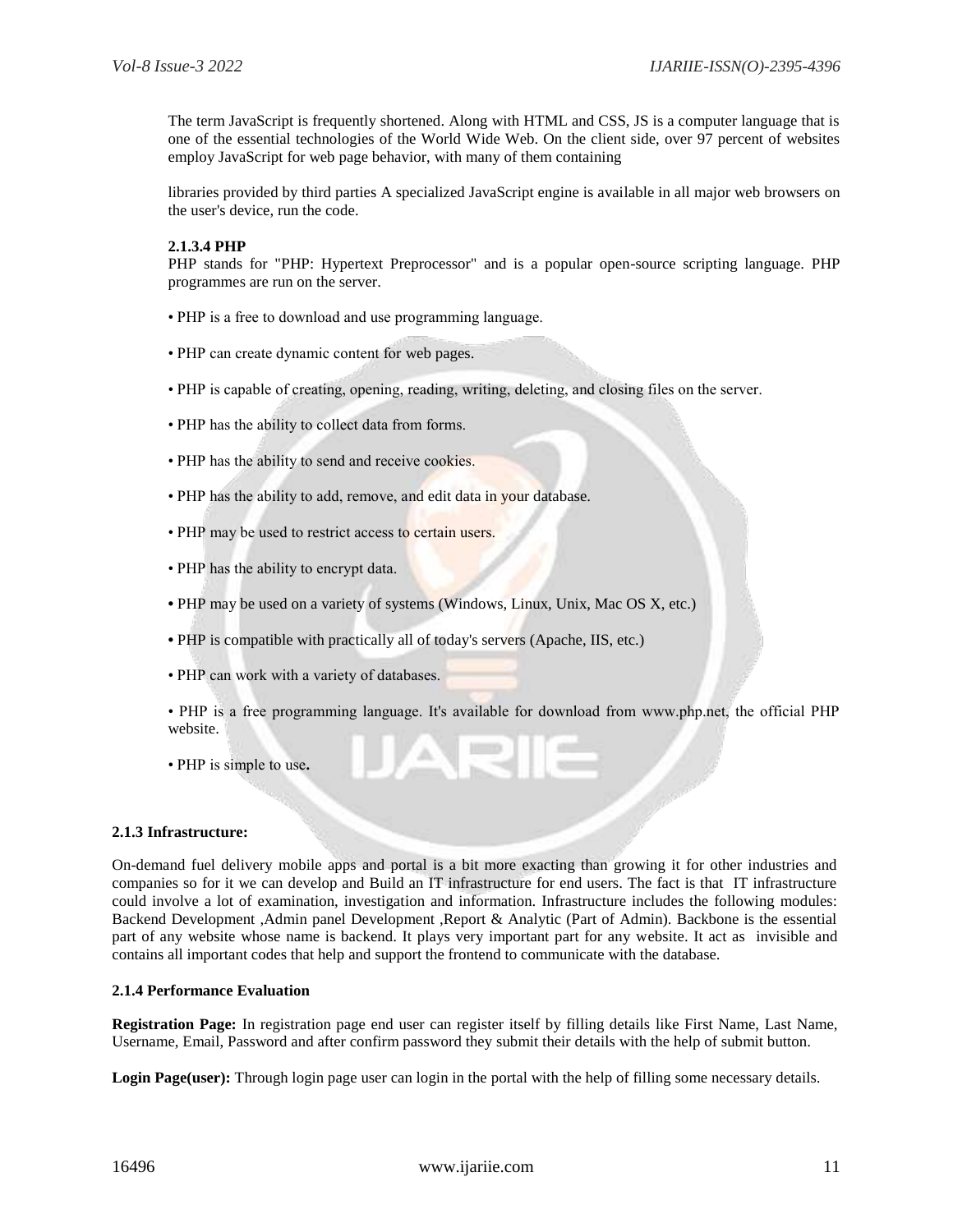**Application Form**: This page include Name, Email, Phone, Fuel, Amount of Fuel and Complete Address of the end users.

Login Page(Admin): This page include admin login where only admins have right to login using mail and password.

**Home(admin):** In this admin can see how many applicants are registered and their overall details.

**View panel(admin):** It includes Name, Email, Mobile No. Fuel Type, Amount and Address.

# **3. Experimental Result**

Any brand initiated with goals and associated with cheap quality touches a goods, expectations sink. Brands are long time assets and it made with time and destroy with time.By the name of brand ,company can make a large profit from year to year. Companies having big brands won't made the profit immediately ,companies struggled for making profit. Deep analysis and knowledge is required for building the petroleum based products into market and demands .The upward trend came when fuel would be displaying with the increase in vehicular traffic and there would be more compatible environment due to the large markets, the many PSU OMCs need to analyze over ways to build up their brand identity.

#### **3.1 Home Page:**

The Home page of any website navigate the user in terms of How the user can access the website?, how user use the resources available?, Attraction towards website can stimulate business .The representation of any content is matter more in marketing. The Home page contain logo of the portal some basic information about the portal and how any user can use this portal. This include navigation to other points like about us, contact us etc.



Fig-2: Home Page

### **3.2 Registration Page:**

The first activity what the portal has is Registration which demand User's first name, user's last name ,username which customer want to display on the screen, E-mail address, password and confirmation of password. At the last user can submit their details for future use.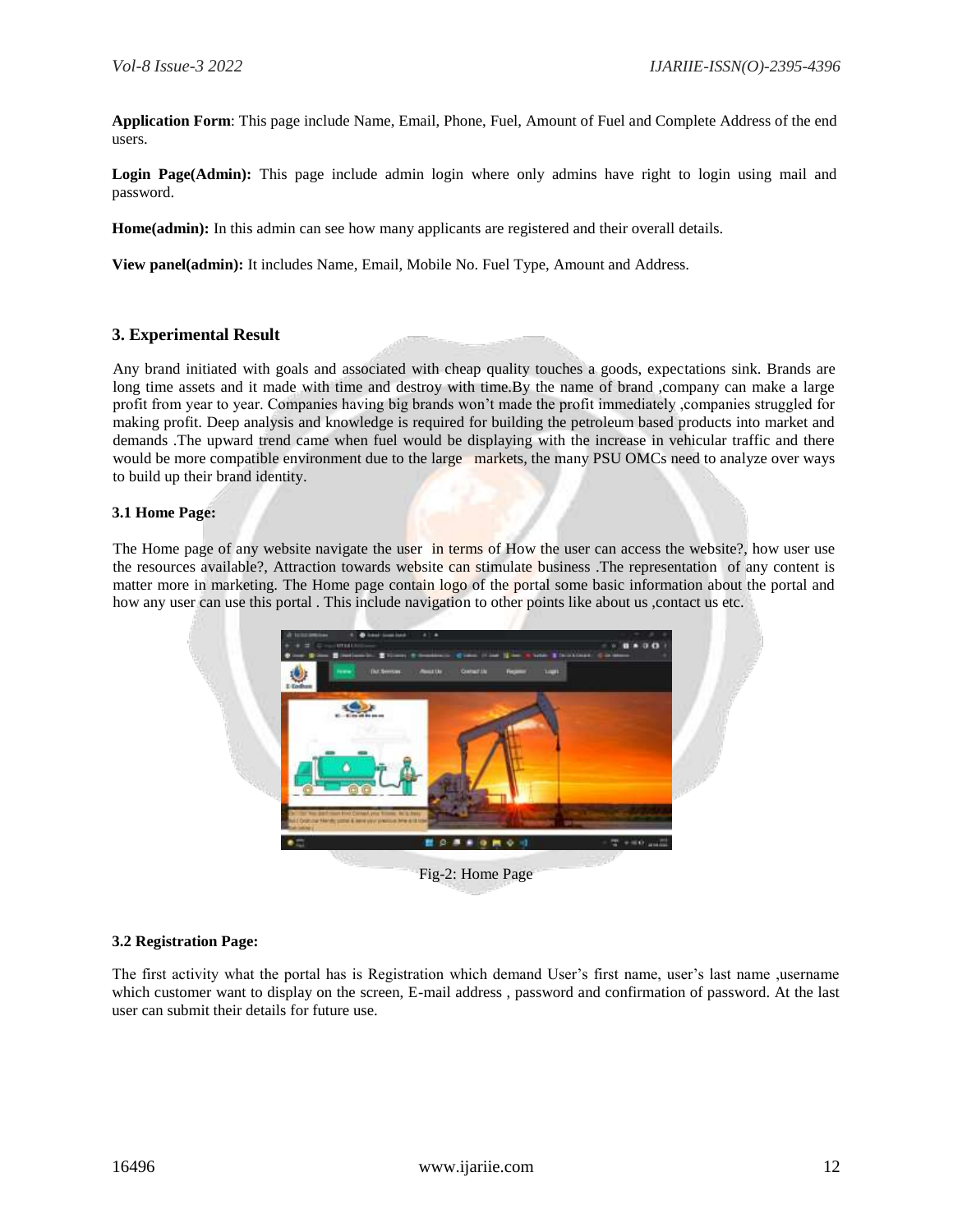

Fig-3: Registration Page

# **3.3 Login Page:**

The Home page of any website navigate the user in terms of How the user can access the website with credentials like user name and password . If the user forgot to register his/herself in the portal , this portal will facilitate user with registration.



Fig -4**:** Login Page

# **3.4 Services:**

The services offered by the portal include Tow services and fuel delivery . One can easily avail these services after completing some necessary steps.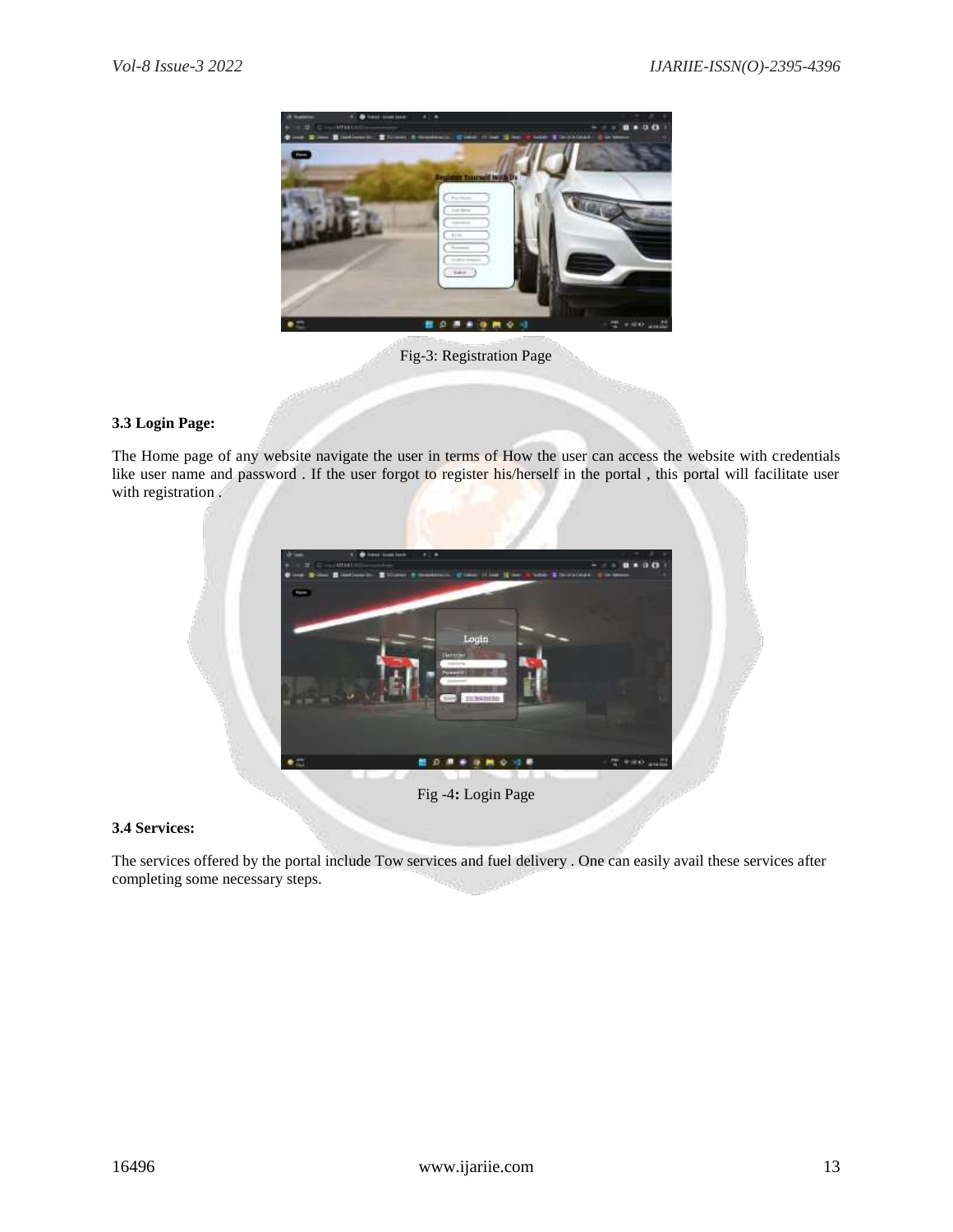

# **3.5 Contact Us Page:**

A strong relationship between sender and receiver needs strong communication. For communication point of view user are facilitate with Contact Us page by which any user can contact authority member .



# **4. DISCUSSION**

The overall project is tend to commercialization and technical enhancement of the discussed field. The project include website or portal which is very common in right now scenario and all the service industry uses this typical method .

# **4.1 Working of user page**

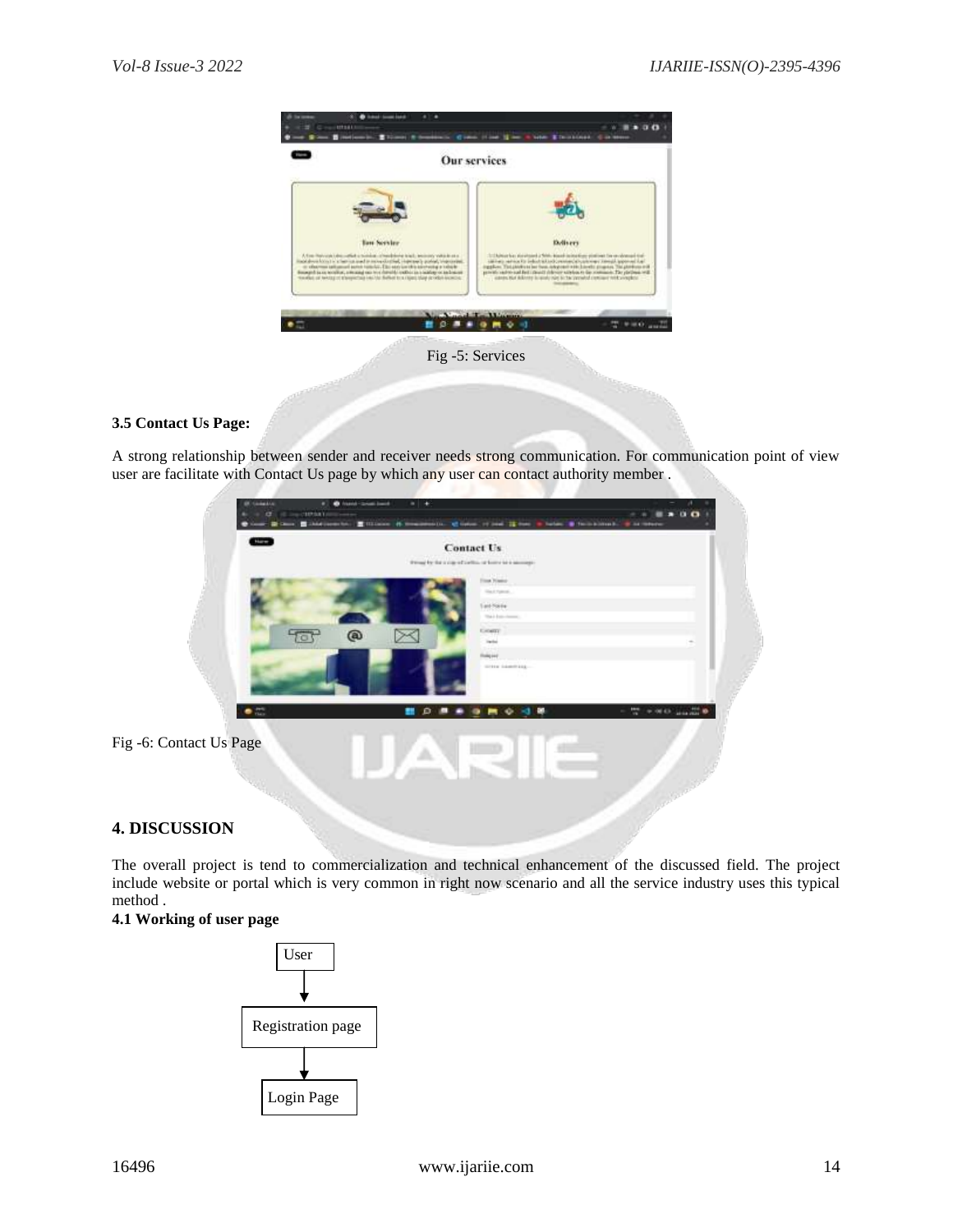

The Website has easy working style so that a new user or a person who is not very familiar with technical equipment can also access this website .

# **5. CONCLUSIONS**

Now a days in our country there are very less online portal that offers petroleum products like petrol ,diesel, coal and CNG on doorstep delivery. Some how, if they are available they recoil for a short distance or providing few products including LPG only. These products are not much more famous for common citizens .And these products are only available for metropolitan cities like Delhi and Bangalore it is one of the most drawback. so they are very fewer famous in rural areas and small towns .The vast area of working is E-commerce and it includes evolution and innovation of time to time . This type of idea can demand strong end user or client relationship with seller. Ecommerce works as technological weapon that introduce easiness to end user to purchase online and now in these days delivery agents are also authentic so one can easily trust a portal, a company or a product. The transparency can be establish between client and seller.

### **ACKNOWLEDGEMENT**

I would like to thank my project guide**,** HOD's, Assistant Professor/Associates Professors, Department of Computer Science & Engineering, Institute of Technology and Management, Gida, Gorakhpur, U.P. for their valuable guidance and suggestions. I am thankful for his continual encouragement, support, and invaluable suggestions from my guide. Without his encouragement and guidance, this project would not have been materialized. Throughout the writing of the project and research paper , I have received a great deal of support and guidance.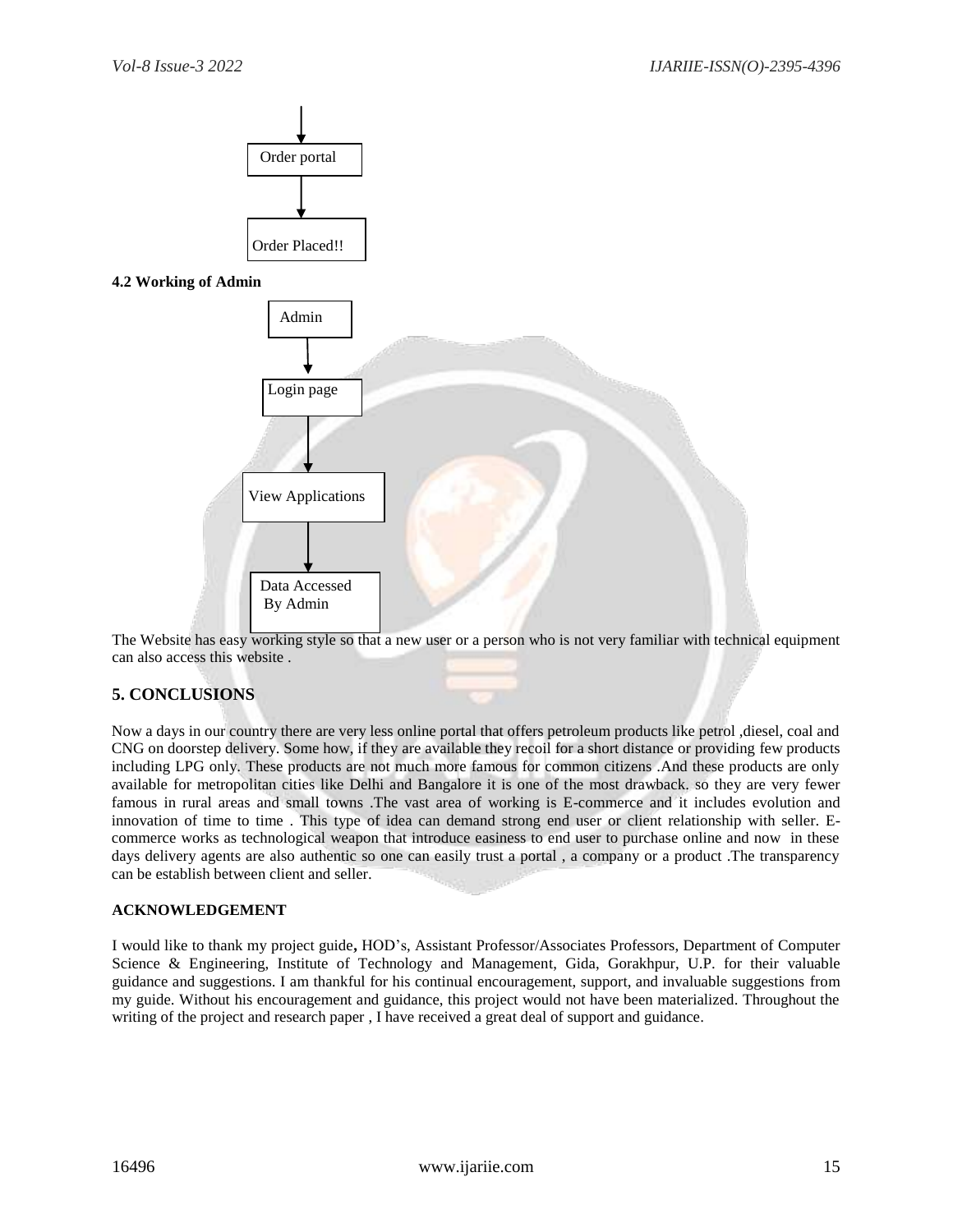# **REFERENCE**

[1] Design and Implementation of RFID-based Fuel Dispensing System Fawzi M. Al-Naima1 ,Mohammad M. Hasan2 1AlEsra'a University College, Baghdad, Iraq, and College of Engineering, Al- Nahrain University, Baghdad, Iraq 2Department of Computer Engineering, Al-Nahrain University, Baghdad, Iraq.

[2] Scope of E-Commerce over Petroleum Products with Portable Refuellers in Succeeding Decades. Keerthika R\* and Anli Suresh†

[3] India's Petroleum Market: The Journey from a Commodity to Brands.

[4] Analysis of Delivery Issues that Customer Face Upon E-Commerce Shopping Prateek Gupta, Scholar, Institute of Management, CHRIST (Deemed to be University), Bangalore, India. Soumya Singh, Scholar, Institute of Management, CHRIST (Deemed to be University), Bangalore, India. Rishabh Ranjan, Scholar, Institute of Management, CHRIST (Deemed to be University), Bangalore, India. Gaurav Kharayat, Scholar, Institute of Management, CHRIST (Deemed to be University), Bengaluru, India. Dr. Sreedhara Raman, Associate Professor, Institute of Management, CHRIST (Deemed to be University), Bangalore, India. Dr. Vedha Balaji, Associate Professor, Institute of Management, CHRIST (Deemed to be University), Bangalore, India.

[5] CARB. Proposed Update to the SB 375 Greenhouse Gas Emission Reduction Targets. Updated Final Staff Report. California Air Resources Board, Sacramento, CA, 2018.

[6] SFMTA. On-Street Car Sharing Pilot Program. Evaluation Report. San Francisco Municipal Transportation Agency, 2017..

[7] CARB. Zero Emission Vehicle Program. California Air Resources Board, Sacramento, CA, 2018.

[8] Nicholas, M. A. Driving Demand: What Can Gasoline Refueling Patterns Tell Us about Planning an Alternative Fuel Network? Journal of Transport Geography, Vol. 18, No. 6, 2010, pp. 738–749. 6. Kelley, S., and M. Kuby. On the Way or around the Corner? Observed Refueling Choices of Alternative-Fuel Drivers in Southern California. Journal of Transport Geo graphy, Vol. 33, 2013, pp. 258–267.

[9] Kitamura, R., and D. Sperling. Refueling Behavior of Automobile Drivers. Transportation Research Part A: Gen eral, Vol. 21, No. 3, 1987, pp. 235–245.

[10] Sperling, D., and R. Kitamura. Refueling and New Fuels: An Exploratory Analysis. Transportation Research Part A: General, Vol. 20, No. 1, 1986, pp. 15–23.

[11] Kuby, M. J., S. B. Kelley, and J. Schoenemann. Spatial Refueling Patterns of Alternative-Fuel and Gasoline Vehi cle Drivers in Los Angeles. Transportation Research Part D: Transport and Environment, Vol. 25, 2013, pp. 84–92.

[12] ITE. ITE Trip Generation Manual, 10th ed., Volume 1. Institute of Transportation Engineers (ITE), Washington, D.C., 2017.

[13] Hooper, K. G. Trip Generation Handbook, 3rd ed., Publications Errata, Institute of Transportation Engineers (ITE), Washington, D.C., 2018.

[14] Census. Quartely Retail E-Commerce Sales, 1st Quarter 2018. US Census Bureau, Economic Indicators Division, Washington, D.C., 2018..

[15]. Edwards, J. B., A. C. McKinnon, and S. L. Cullinane. Comparative Analysis of the Carbon Footprints of Conventional and Online Retailing: A ''Last Mile'' Perspective. In International Journal of Physical Distribution & Logistics Management (A´ . Halldo´rsson, ed.), Vol. 40, No. 1/2, 2010, pp. 103–123.

[16] Campbell A.M. and Savelsbergh M. (2005) "Incentive Schemes for Attended Home Delivery Services" Transportation Science Published Online: August 1, 2006 - Page Range: 327 - 341

**[17]** Chen, M., Hsu, C. and Lee Y. (2012). Applying quality function development to develop the home delivery service model for specialty foods in traditional market. In Industrial Engineering and Engineering Management (IEEM), 2012 IEEE International Conference on , 10-13 Dec. 2012.

[18] Huang, Y. and Kuo, Y. (2008). The evaluation of logistics service quality on home delivery service for online auction. In EEE International Conference on Service Operations and Logistics, and Informatics, pp.1343- 1348, 12- 15 Oct. 2008.

[19]Hwang, T., Park, H. and Chung J. W. (2006).Design and implementation of the home service delivery and management system based on OSGi service platform. In International Conference on Consumer Electronics, 2006. ICCE '06., pp.189-190, 7-11 Jan. 2006.